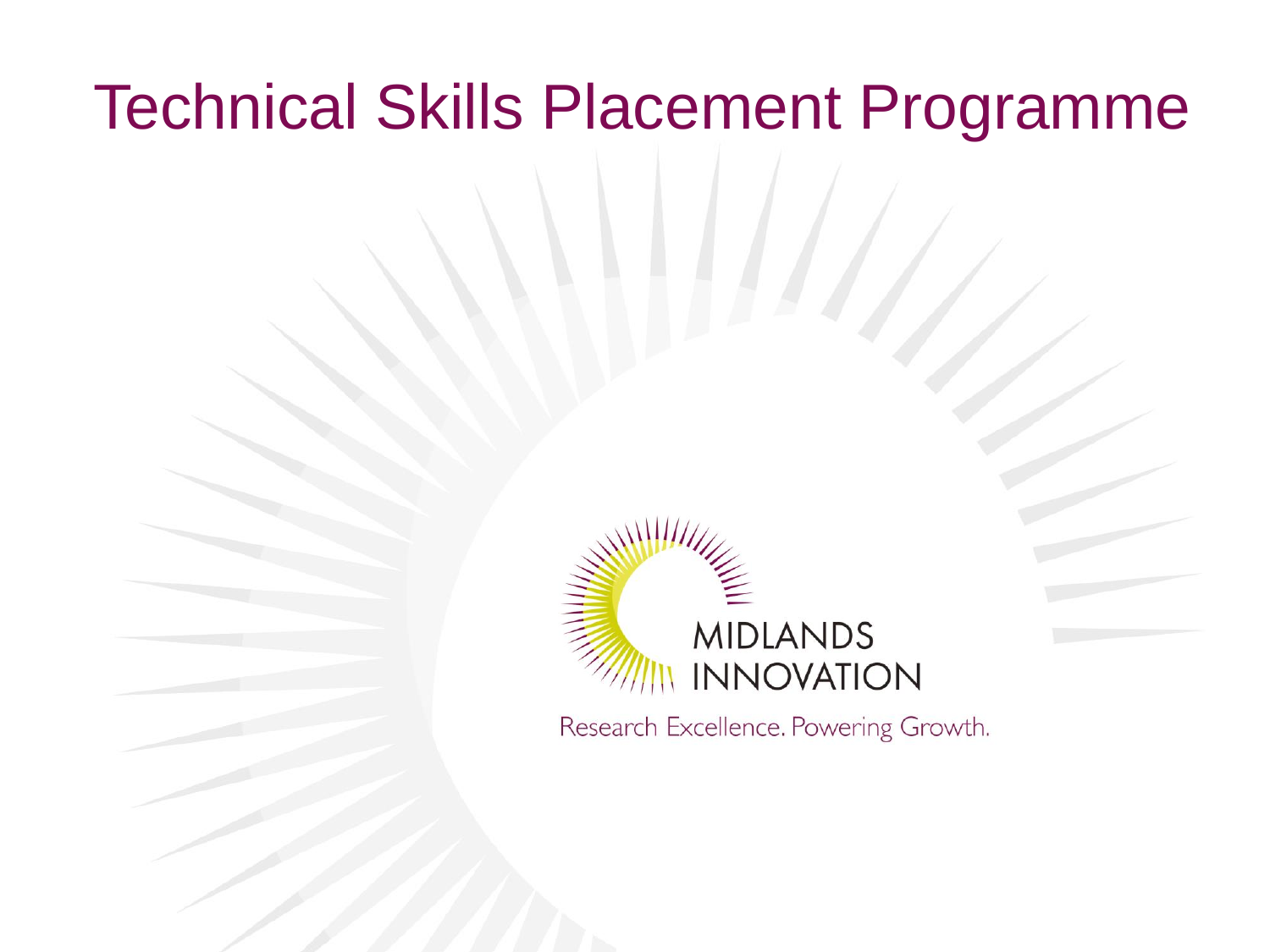## What is Midland Innovation

- A world-class university research and innovation partnership, pooling the collective excellence of universities in the Midlands to drive growth across the region.
- **Individually we are strong**, with world class research, testing and training facilities. **Together we are stronger**, playing a significant role in stimulating economic growth.

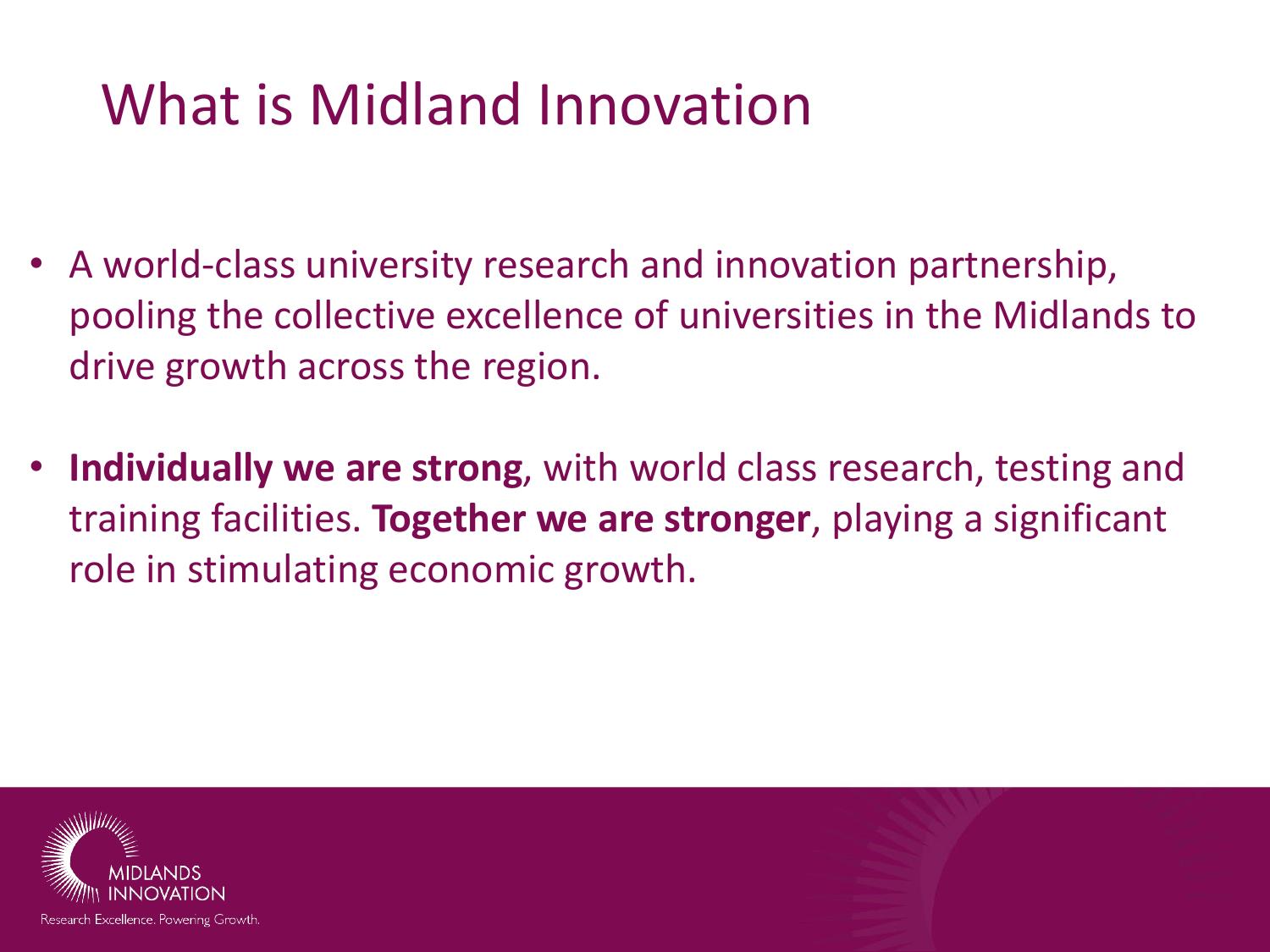## Partnership (MI8)



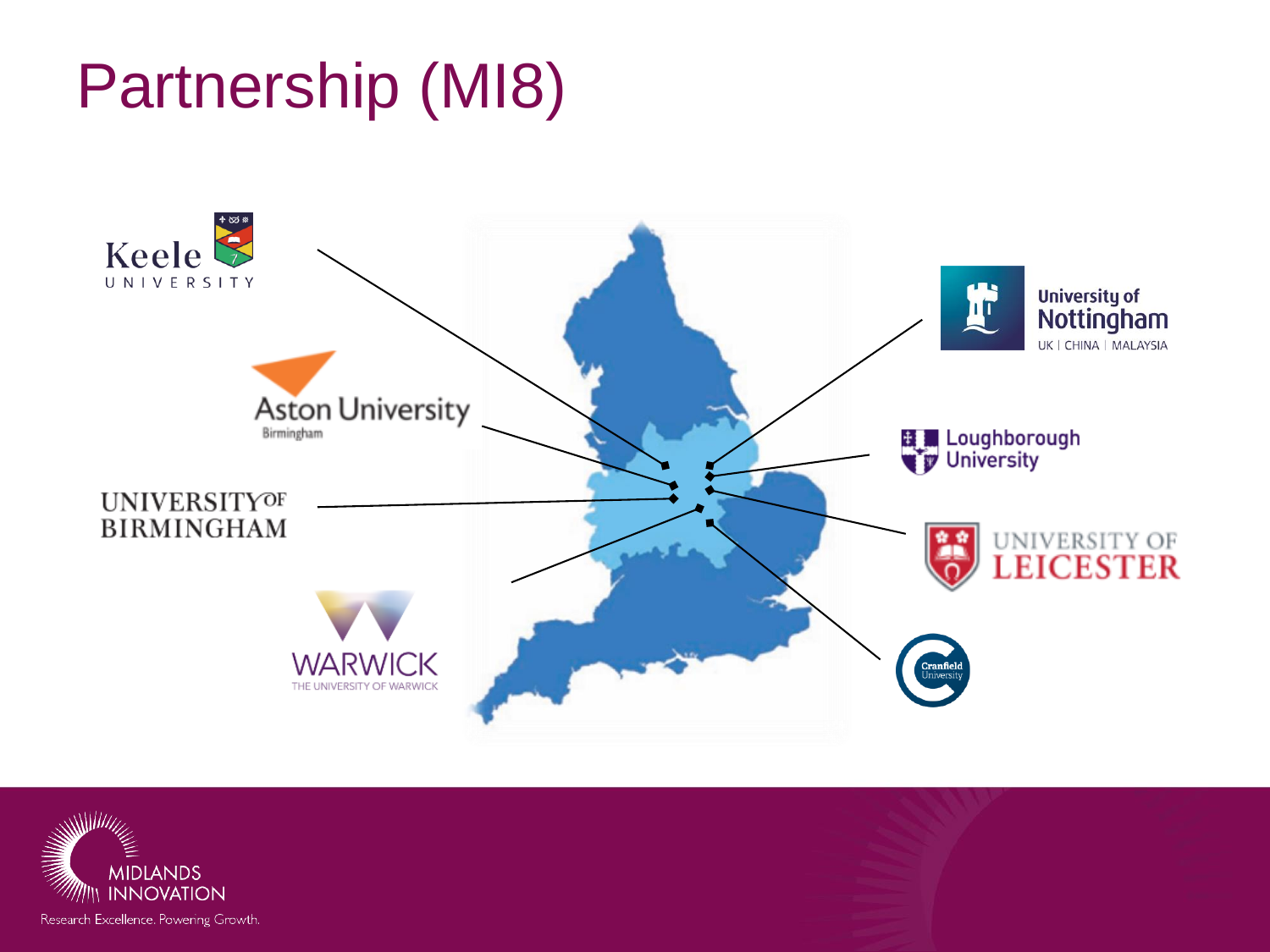## Who is Involved

- MI Board = 8 Vice Chancellors
- MI Executive Management Group = a mixture of DVC and PVCR
- MI Technical Staff Strategy Committee

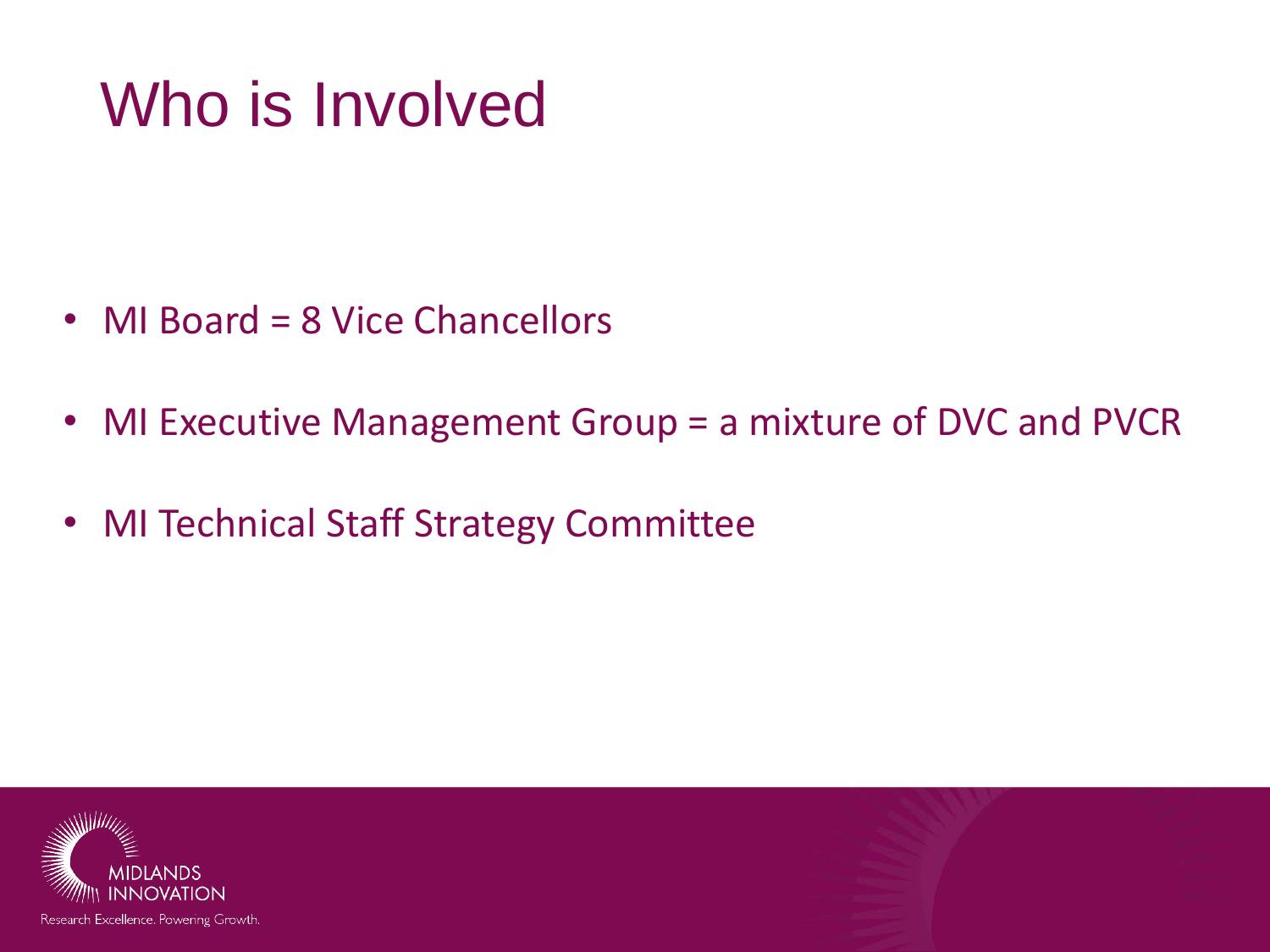## Technical Staff Strategy Committee

- The universities and particularly the MI Research Efficiency Committee that there would be power and opportunity in bringing technical colleagues together across the consortium.
- This would facilitate the sharing of expertise and equipment and develop some innovative proposals to increase interaction across the respective organizations

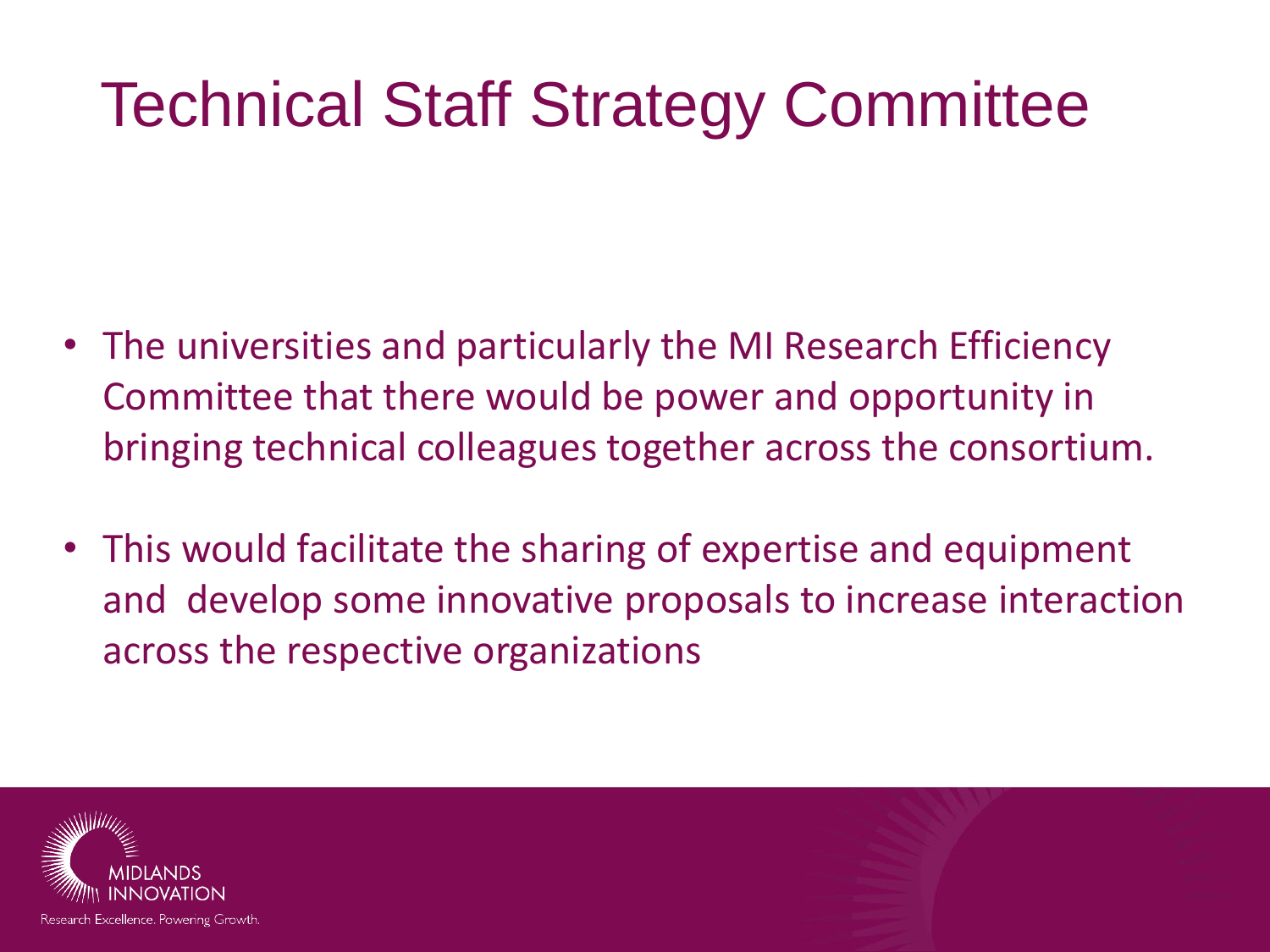

- The Committee has responsibility for supporting the collaborative development of initiatives to support the Technicians Commitment and to progress the implementation of these initiatives.
- To support the planning and delivery of the Higher Education Technicians Summit and the award of the Papin prizes.
- To act as a conduit between colleagues within MI institutions and MI itself

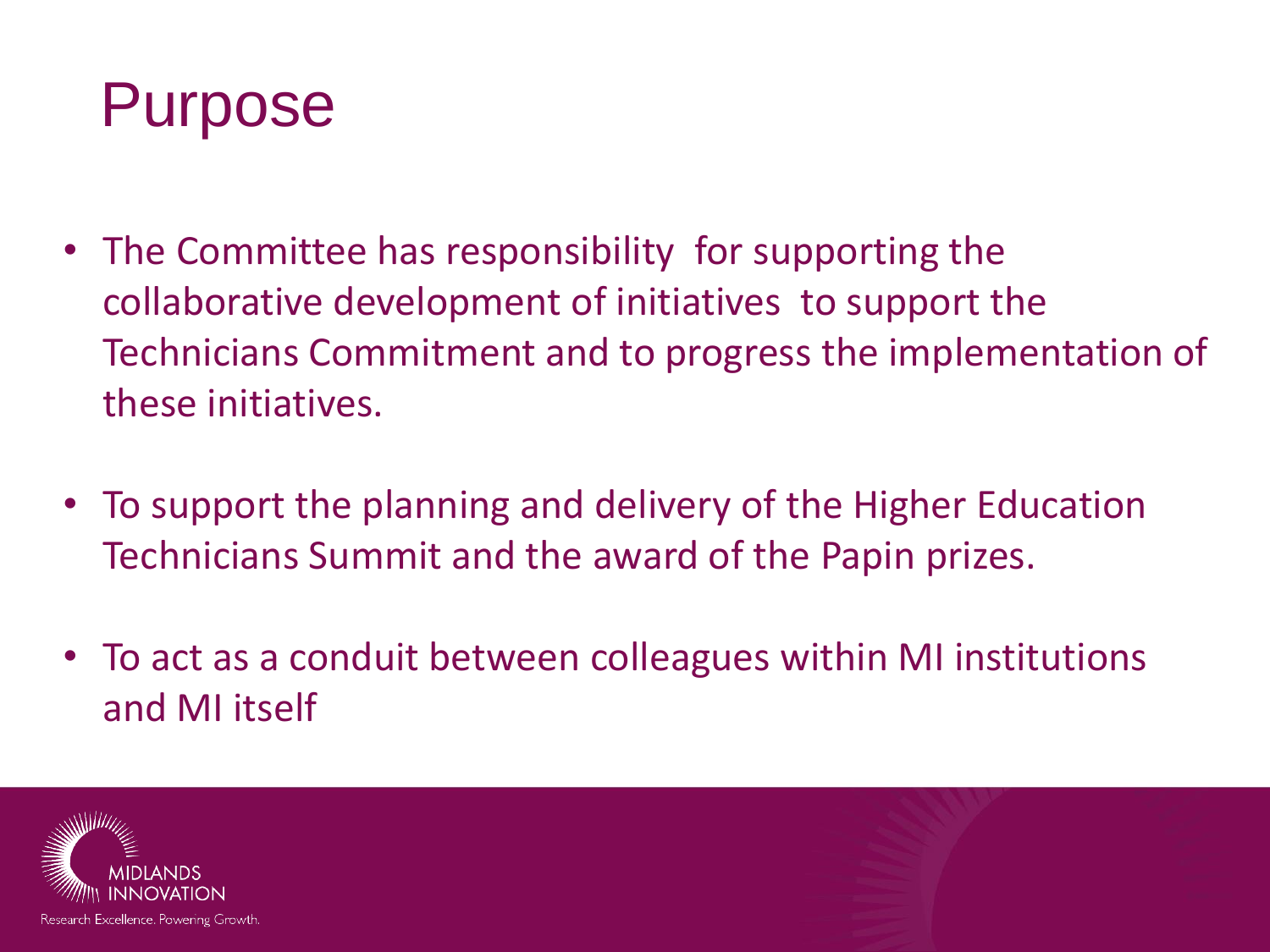## Technical Skills Placement Programme

- Fully funded
- Maximum one week
- Within any MI8 institution
- Applications were encouraged from early career technicians, technicians wanting to learn a new skill or technique and isolated, extremely specialized roles.

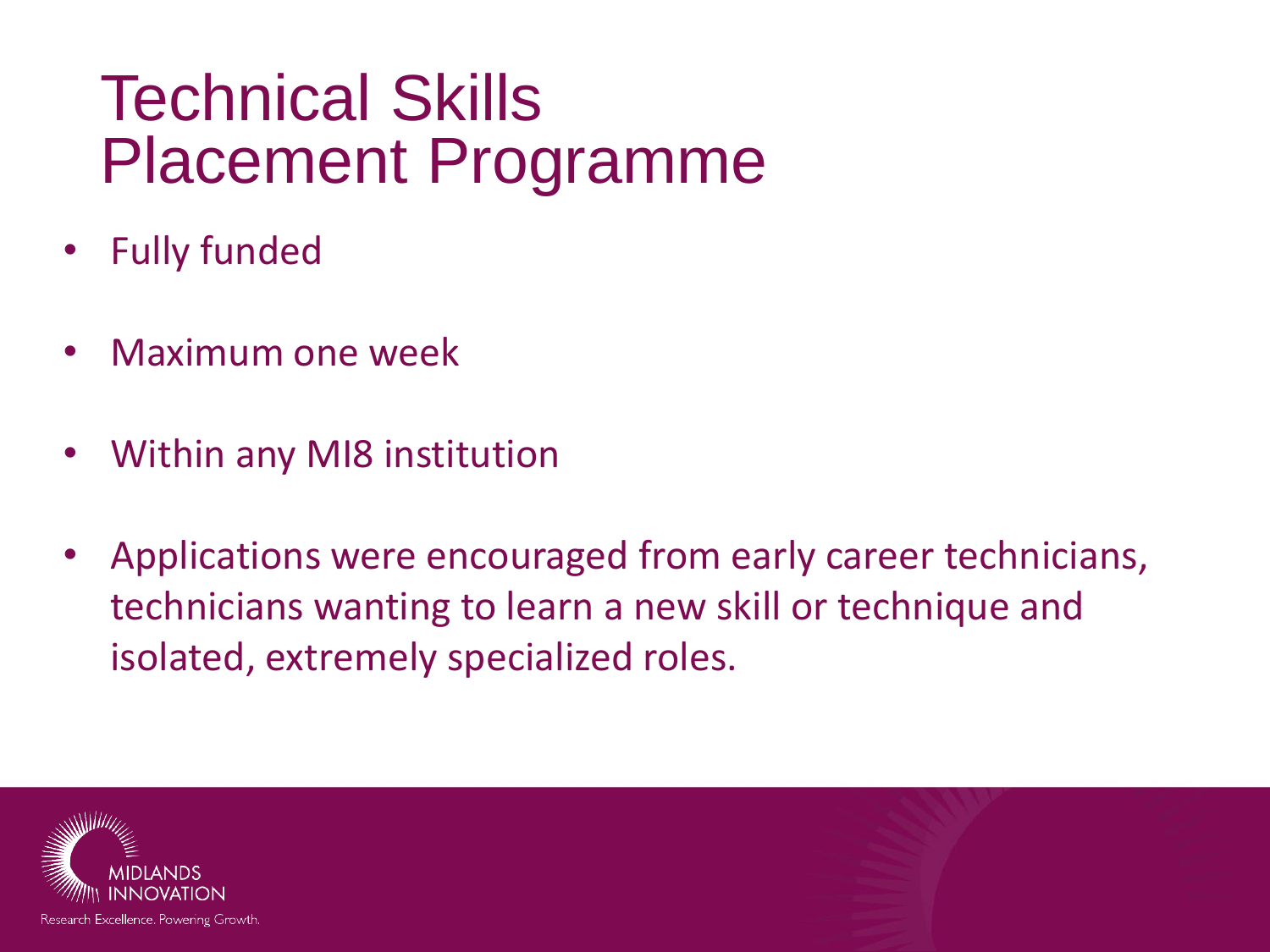# **Outcomes**

- 24 applications, with all 8 institutions being involved in either hosting or being the originator of the application.
- Applications varied from one day visits to see facilities to full week practical hands-on placements.
- Some institutions hosted their own technicians but in different units
- Feedback so far has been good but most are due to take place during the summer or early autumn.

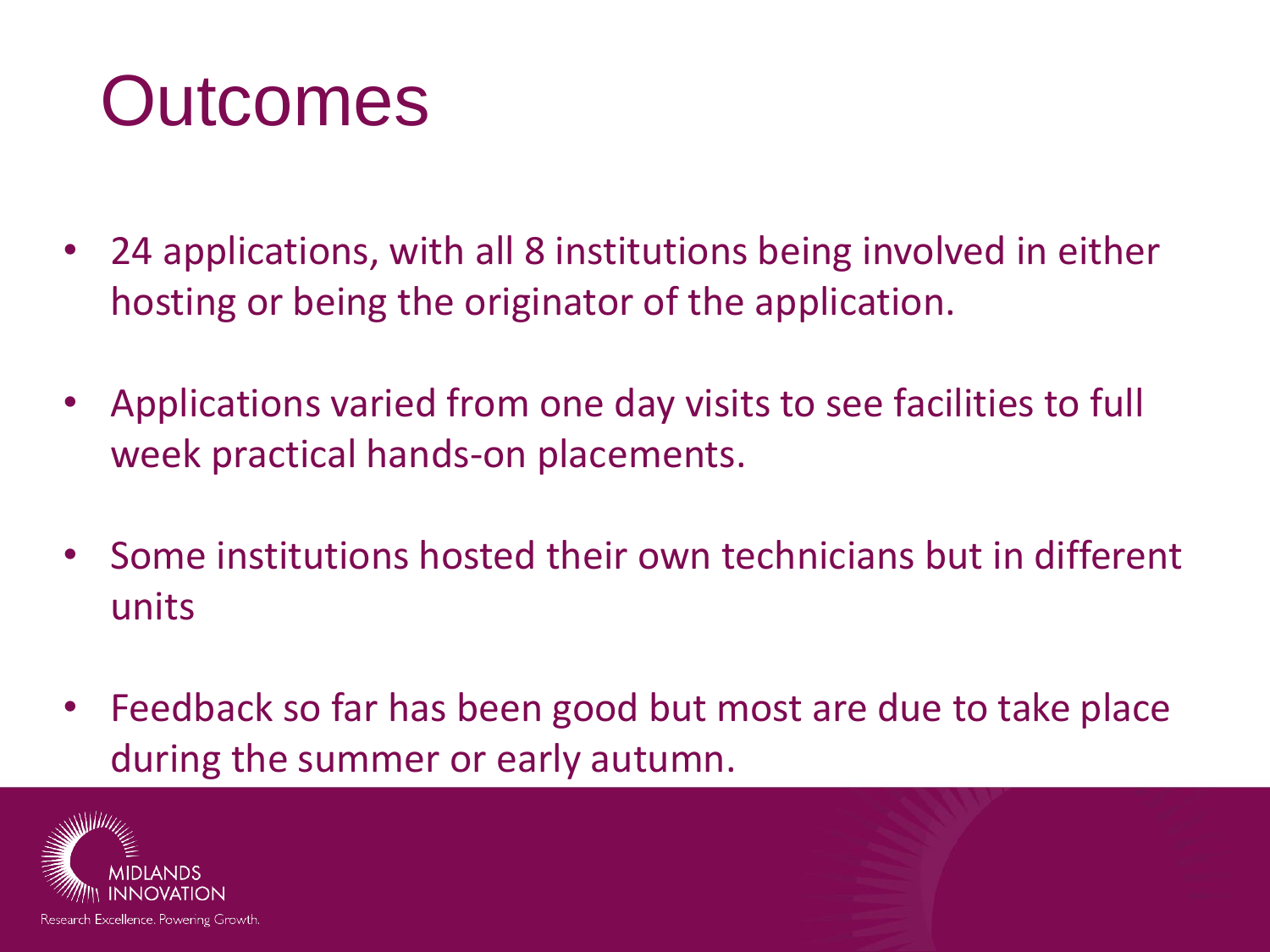### Areas of Activity





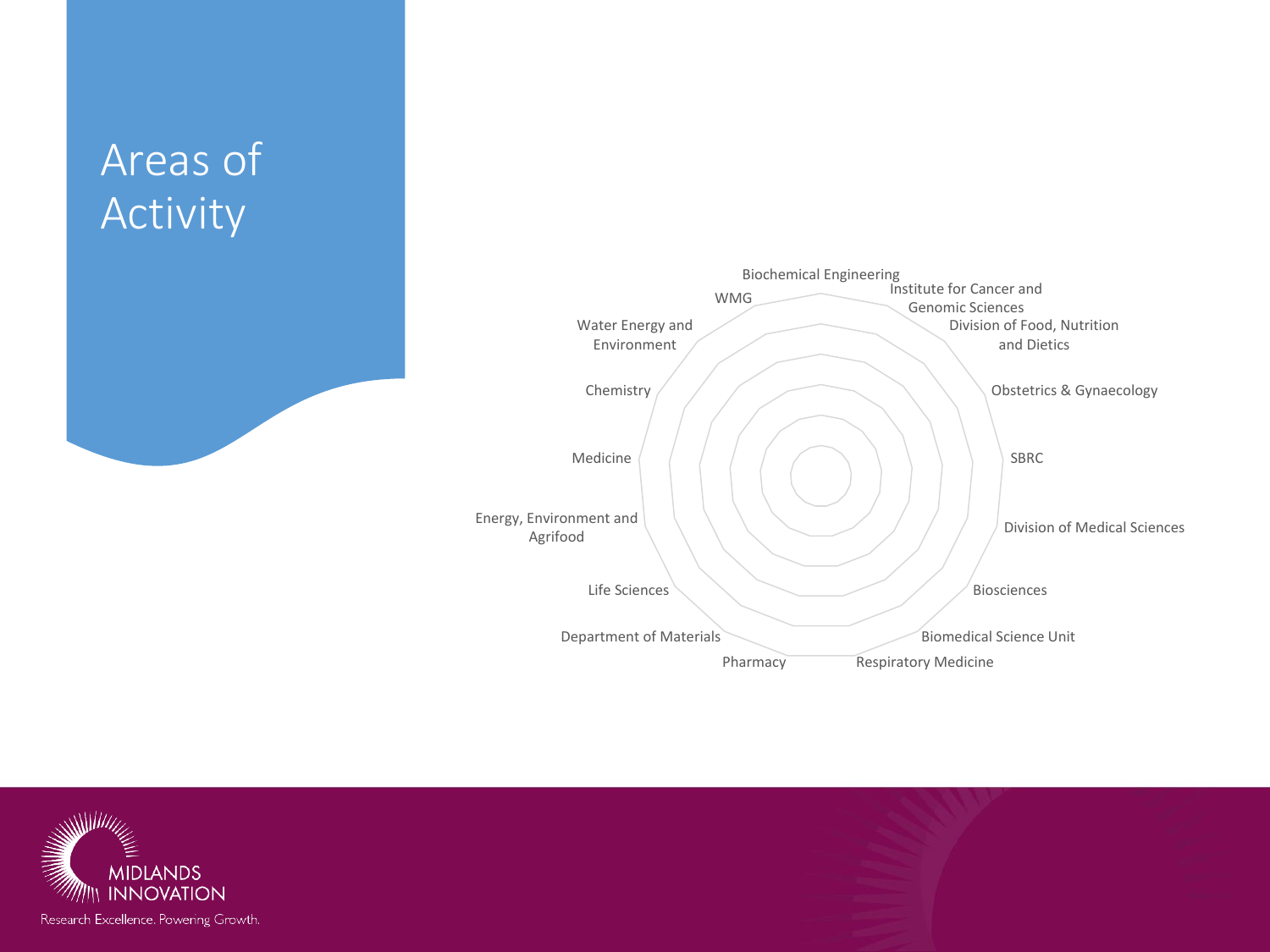

#### Enable career progression opportunities for technicians through the provision of clear, documented career pathways

### **SUSTAINABILITY**

Ensure the future sustainability of technical skills across the organisation and that technical expertise is fully utilised